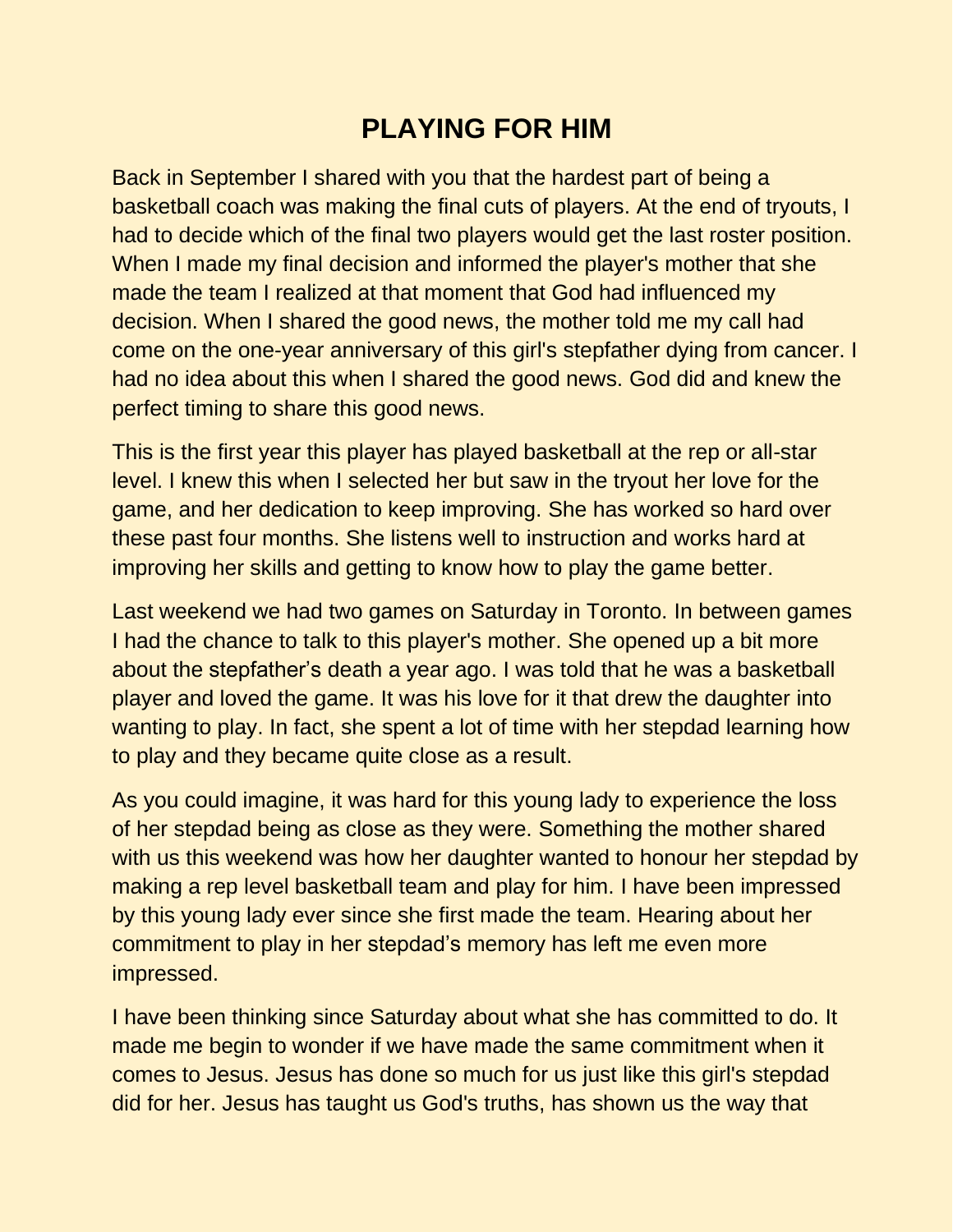leads to eternal life, has revealed to us the Father's character, and has revealed His desire to have a relationship with us. Of course, He has also shown us how much He loves us by dying on the cross for our sins. Jesus did die for us but rose back to life, and now has ascended back into heaven. Considering all of the things Jesus has done for us, have we committed to live the rest of our lives playing for Him and His ways? I think it is an important question we need to ask ourselves at this point in our lives. What better commitment could we make to play out the rest of our lives living in a way that would please and honour Jesus. If this is a commitment, we want to make going forward in life then there are three different parables found in **Matthew 25** that reveal how we can play for Jesus.

The first parable Jesus told in Matthew 25 is about ten bridesmaids who all took their lamps to meet the bridegroom. Five of the bridesmaids were wise by bringing along extra olive oil for their lamps, but the other five were not as prepared and had to run back to buy more oil for their lamps. Sure enough, the bridegroom came when the five unprepared bridesmaids were still back in town buying more oil, and they missed out on experiencing the wedding feast as a result. Jesus wanted to show in this parable how every person must be responsible for their own spiritual preparation as they await His return. The parable reveals if we want to get the most out of our relationship with Jesus and live life in a way that pleases Him that we will have to be prepared to **work at it every day**.

The second parable Jesus told in Matthew 25 was about how a man entrusted different amounts of his money to three of his servants. Each was given an amount based on their gifts and abilities. Two of the three servants invested what they had been given and doubled the amount. Their master was very pleased with how well these two servants used what was entrusted to them. The third servant however did nothing with what was entrusted to him. This story of the three servants was meant to show how we are to use the gifts and talents that God has entrusted to us well.

The final parable Jesus told in this chapter was about His return. In this parable, Jesus told that on Judgement Day there will be a separation between those people who inherit the Kingdom and those who do not. One of